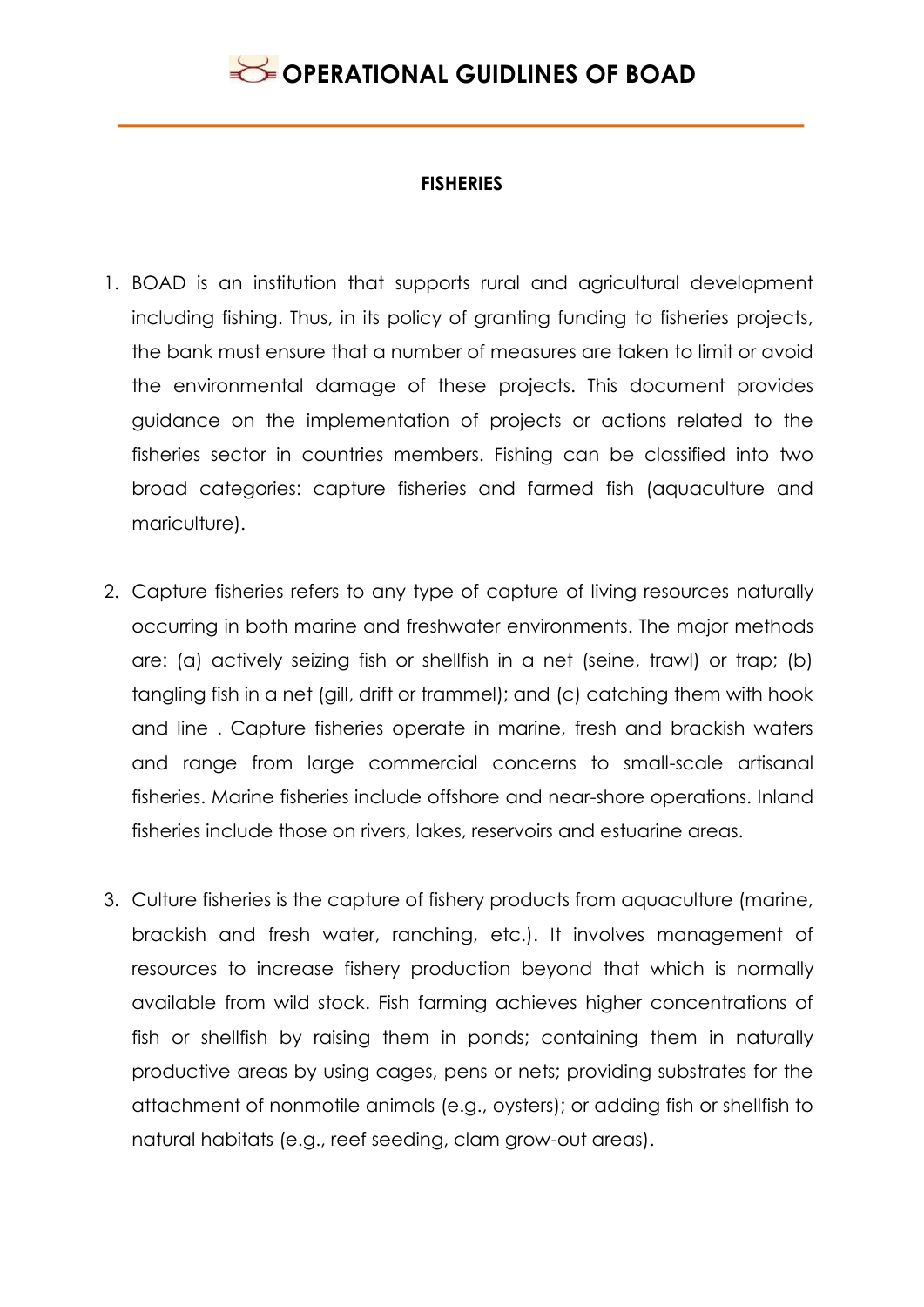#### **Potential Environmental Impacts**

- 4. Since the Second World War, strong and sustained demand for fish for human consumption and livestock feed has put increasing pressure on fishery resources. Fish farming has the greatest potential to increase fishery production, but it is associated with many environmental problems.
- 5. As demand is approaching production limits, many fishery resources are deteriorating. Overexploitation is depleting certain stocks, and other human activities are affecting fishery productivity and aquaculture potential in fresh, brackish and saltwater systems. These impacts affect traditional and commercial fishery operations as well as recreational and related water-based tourism. Pollution from industrial, urban and agricultural areas, land use in watersheds and water management affecting river flows and sediment loads, and coastal development all are having negative impacts on fisheries (see Table 1 at the end of this section for further discussion). The direct impacts on the environment by capture and aquaculture operations, as well as external environmental impacts on the fishery resources are examined in this section.

### **Capture Fisheries**

6. The major direct negative environmental impact of capture fisheries is overexploitation. Overfishing not only degrades the target fish population by changing its population size and structure, but affects other species linked to it in the food chain. Non-target species are also inadvertently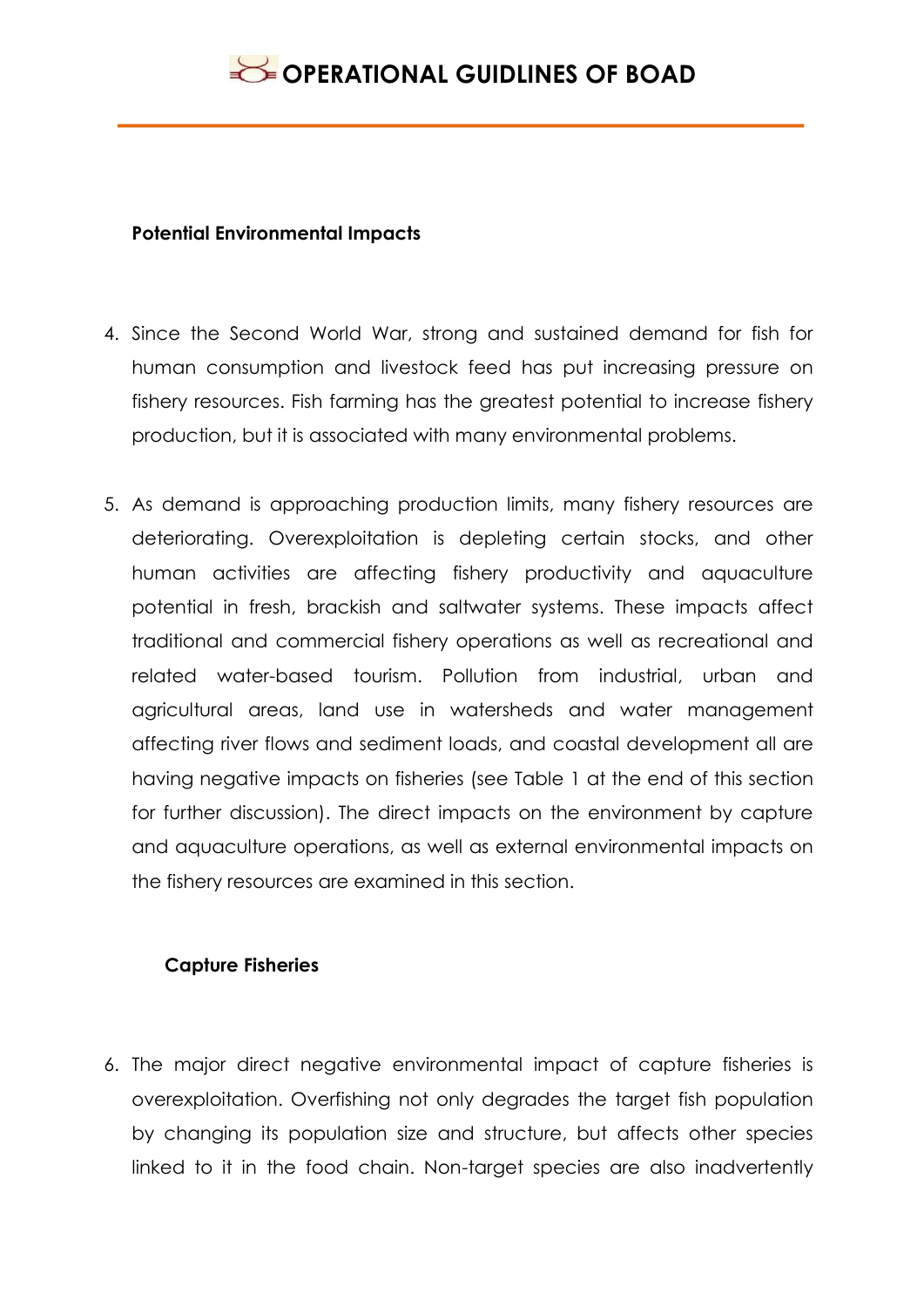harmed or killed by the use of certain fishing equipment and practices that do not catch the desired species exclusively or that are harmful to habitats. Trawling is of special concern because dragging nets across the bottom can damage benthic communities. Accidental damage to coral reef by anchors and divers can be significant. Lost or discarded fishing nets, traps and other fishing gear entangle and subsequently kill fish needlessly (i.e., "ghostfishing"). Although almost universally prohibited, explosives and poison are still used by some fishermen. Not only are many of the fish that are indiscriminately killed, wasted, but these practices may destroy habitats (e.g., coral reefs). Finally, the risk of oil and fuel pollution from accidental spills increases with intensified fishing activity.

- 7. Fisheries are subject to a wide variety of environmental impacts caused by human activities. Man's impact on the condition of the oceans, which still are in reasonably good condition, is limited. Substantial man- induced resource degradation is evident, however, in freshwater and coastal systems.
- 8. The effects of inland water resource management and land use are apparent both locally and downstream, often all the way to coastal ecosystems. Land use changes in the watershed, such as clearing of forests and increased agricultural activity, often will affect the quantity and quality of water entering surface waters which in turn have an impact on aquatic populations and in wetlands. The construction of dams and reservoirs, irrigation schemes, and flood control measures interrupt the pattern of seasonal flooding necessary to many fish for breeding and growth, change seasonal flow patterns, alter water quality, and disrupt or destroy fish habitats. (See the following documents for more information: "Dams and Reservoirs"; "Flood Protection" and "Irrigation and Drainage.") Losses to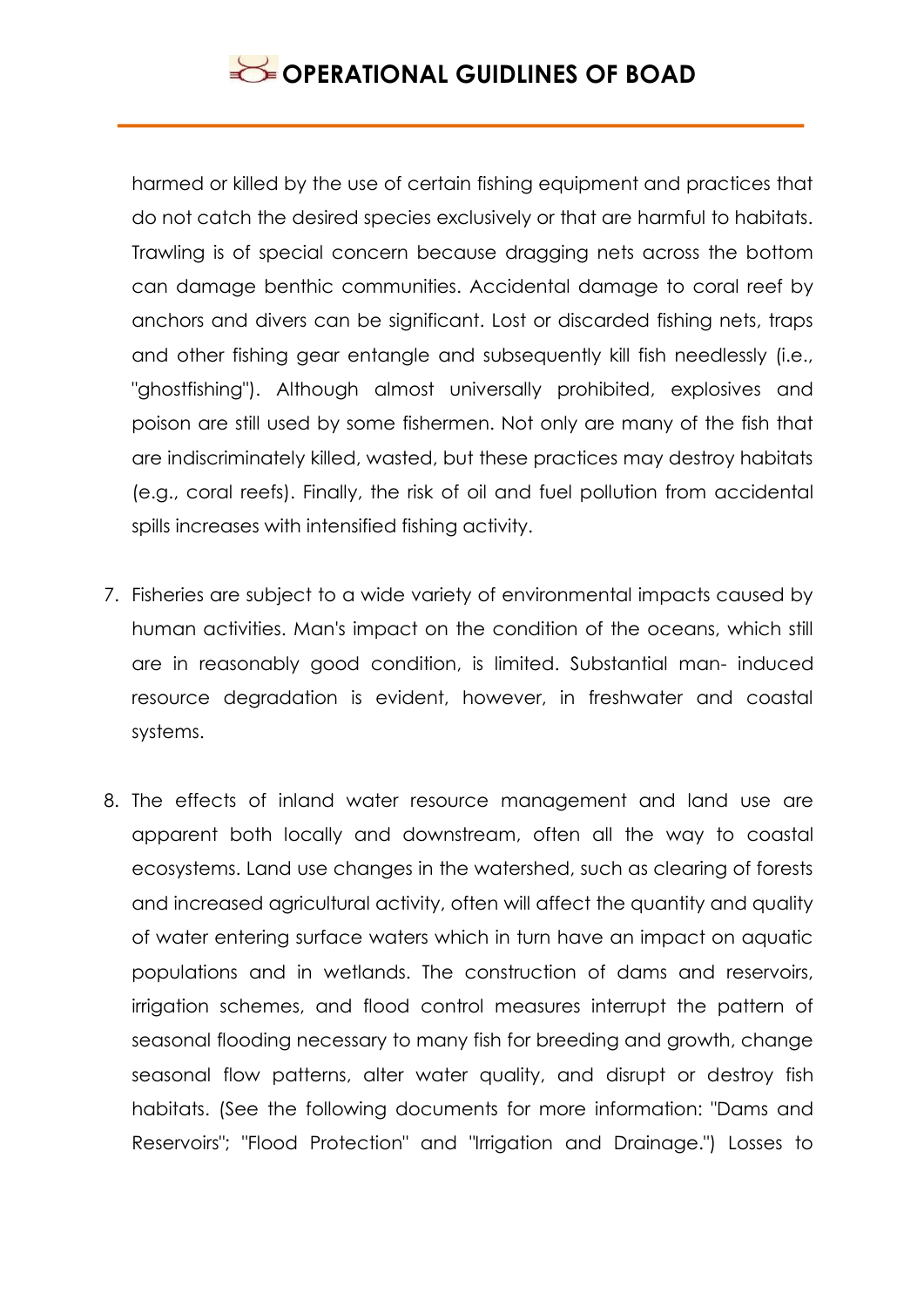riverine and floodplain fisheries caused by dam construction, however, can be compensated, at least in part, by the reservoir fishery which is created.

- 9. Pollution of river, lake and marine waters by sewage, industrial effluent, acid rain and agricultural chemicals can reduce the survival rate of aquatic organisms, contaminate fish and shellfish, and create human health problems. Eutrophication from nutrient-rich inputs, such as fertilizer runoff, domestic detergents and untreated sewage effluent, can lead to mass fish mortality or gradual decline in fish populations, changes in species composition, and algal and phytoplankton blooms which foul nets and may be toxic to humans. Another source of pollution is non-biodegradable debris (e.g., plastic materials), which is increasing in quantity and becoming a serious hazard to fish which ingest the material or are entrapped by it.
- 10.Coastal ecosystems, including estuaries, mangrove swamps, seagrass beds, salt marshes and coral reefs are highly productive fishery habitats and play important protective roles against waves and high tides from the sea and flooding and sedimentation from the land. Many areas are being damaged or destroyed by the effects of accelerated settlement and economic development on the coastal fringe. Coastal development activities often affect runoff and cause silting and sedimentation of breeding grounds, coastal fishing areas and coral reefs. Dredging, land reclamation, drainage of wetlands and destruction of mangroves can directly or indirectly destroy important breeding and nursery grounds for fish and other species. Oil pollution from offshore oil exploitation and naval traffic can foul nets, taint or kill fish, spoil aquatic habitats and impact the entire food chain.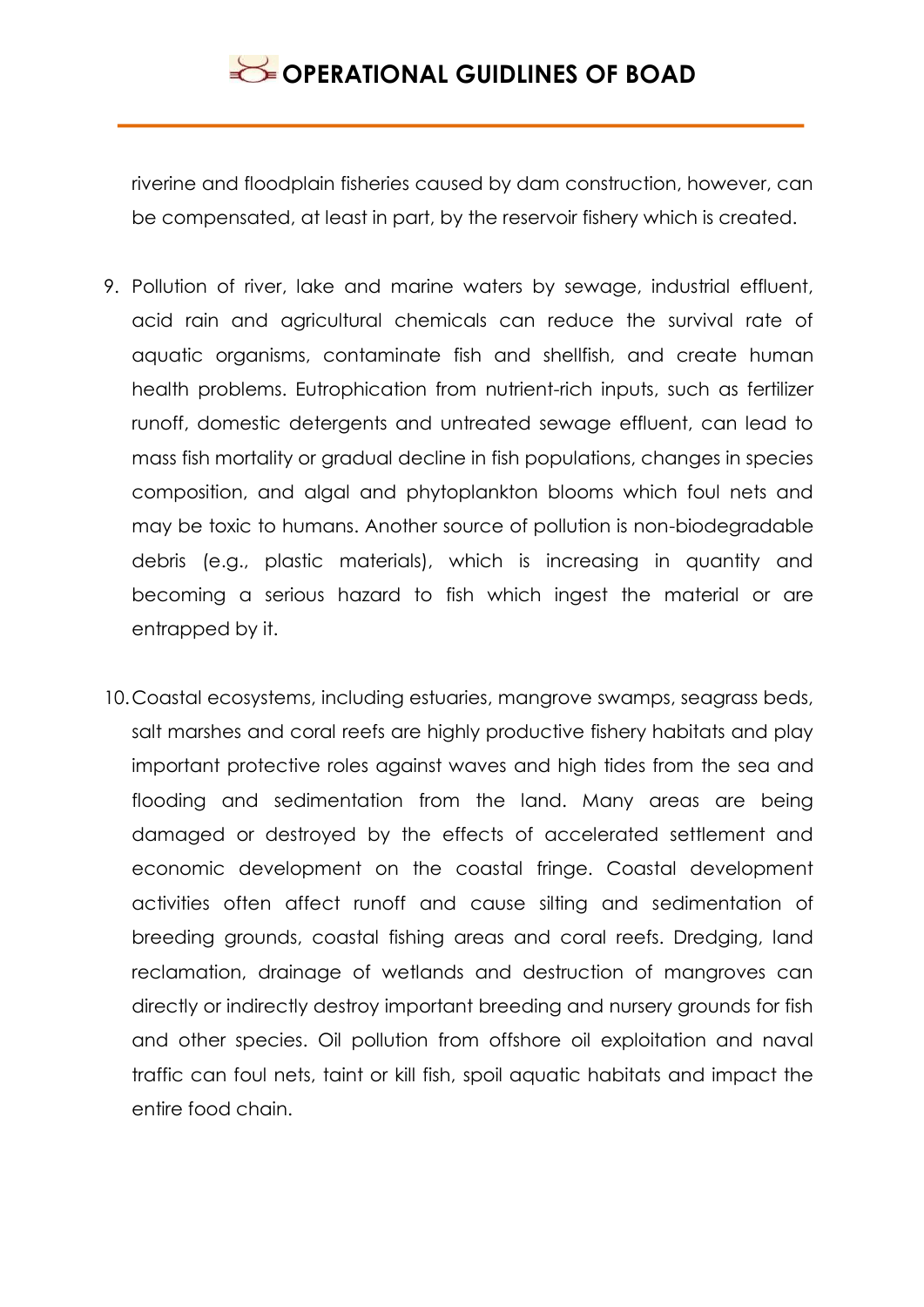#### **Culture Fisheries**

- 11.Aquaculture and mariculture projects, by manipulating natural systems, inherently have more significant possible environmental impacts than capture fisheries. Pond culture should receive attention.
- 12. The most obvious effect is the clearing of land and establishment of the ponds. This can be most destructive in coastal areas, such as in mangrove swamps and other wetlands which are particularly sensitive to disruption. The worth of these areas' production and protection functions is frequently undervalued and the importance of these areas to local economies underestimated. Extensive systems which involve large areas of ponds managed with minimal inputs are particularly destructive by virtue of the extent of land converted to ponds. Fish ponds established in inland areas are often established on flat, marginal agricultural lands of lower economic or ecological value. Nonetheless, ponds constructed on these lands may conflict with traditional uses of the land (e.g., seasonal grazing, livestock watering) which are of critical importance to local residents.
- 13.Fish ponds may have both positive and negative effects on local hydrologic conditions by altering water flow and affecting groundwater recharge. Ponds located in a natural stream channel, for example, can help reduce flooding in the immediate area, serve as a trap for sediments carried in runoff, and through seepage, raise local soil moisture. If located in an area subject to flooding, water diverted from the ponds by dikes could cause flooding elsewhere.
- 14.Water management in the areas affected by fish ponds is crucial, as fish ponds can reduce the water supplies available for competing demands,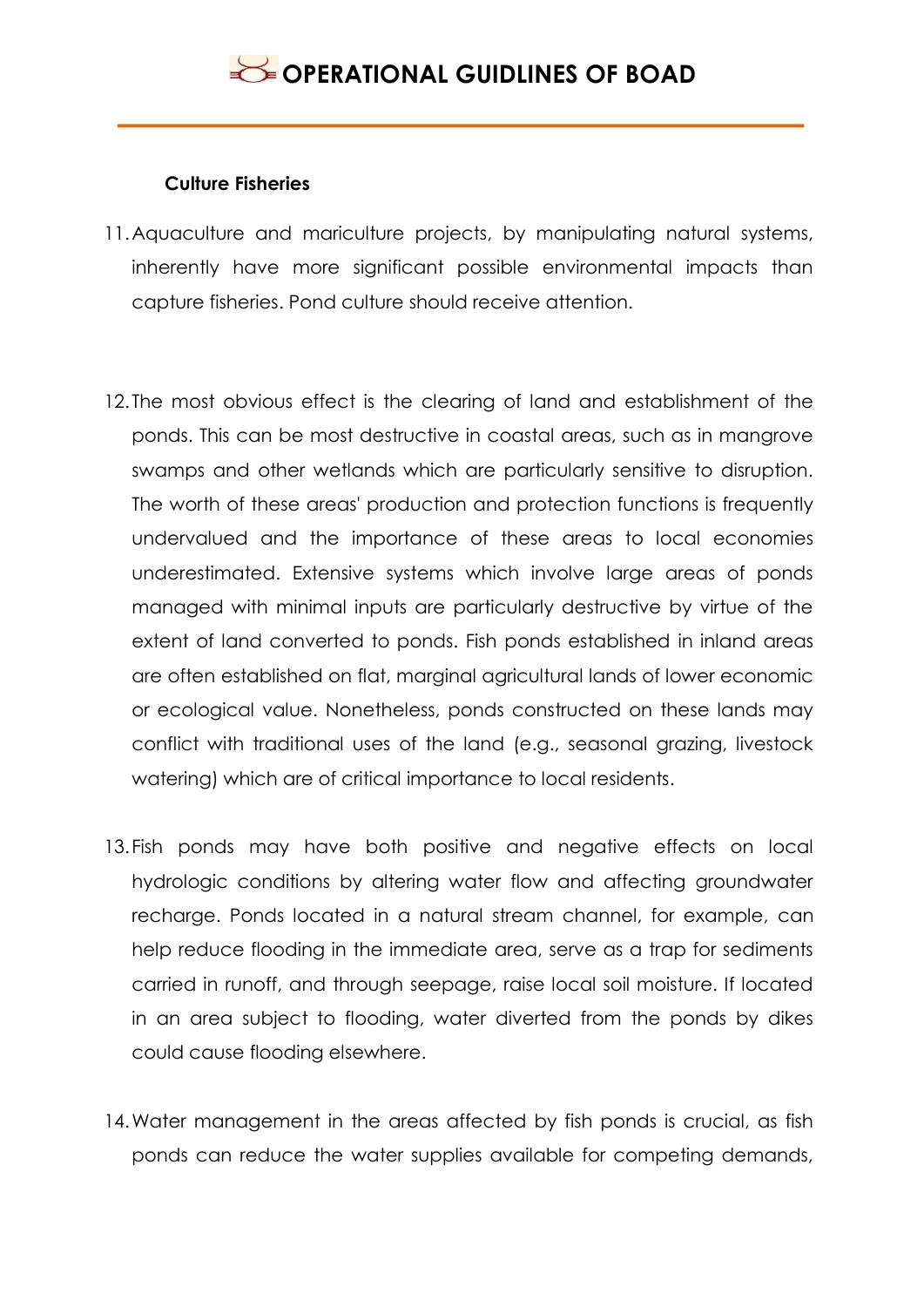such as for irrigation, domestic or industrial use. Traditional drinking water supplies and washing areas can be disturbed when streams are diverted to aquaculture ponds. Local groundwater can be depleted by withdrawals for ponds. In general, the establishment of aquaculture ponds which draw on scarce ground or surface water supplies, particularly in arid areas, should be avoided except where fish production can be integrated with other water use (e.g., reusing pond water for irrigation, cage culture, in irrigation canals).

- 15.Pond drainage water can pollute nearby aquatic environments. The extent of pollution will depend on the quality of the pond water as well as characteristics of the receiving waters. The type and intensity of pond management frequency of water exchange, inputs of fertilizer and chemical swill determine the quality of water in the ponds. Pond water is almost always more nutrient-rich than surrounding waters, but will be more so if fertilizers and feeds have been added to the pond to increase fish productivity. Chemicals used in the ponds (i.e., for pond sterilization, weed, insect and disease control, water quality regulation, and control of undesirable fish) can also contaminate local waters. The quality of the receiving waters at the time of release from the ponds, and their dilution and dispersion capabilities will determine the effect of pond effluent on the nearby aquatic environment.
- 16.Ponds often are stocked with larvae and juveniles captured locally. This can deplete wild populations of fish, and erode capture fishery operations in the area.
- 17.Other potential negative impacts of fish pond aquaculture arise from the use of exotics: negative impacts on the wild native species from the spread of disease and parasites by the exotic species or from escape of pond fish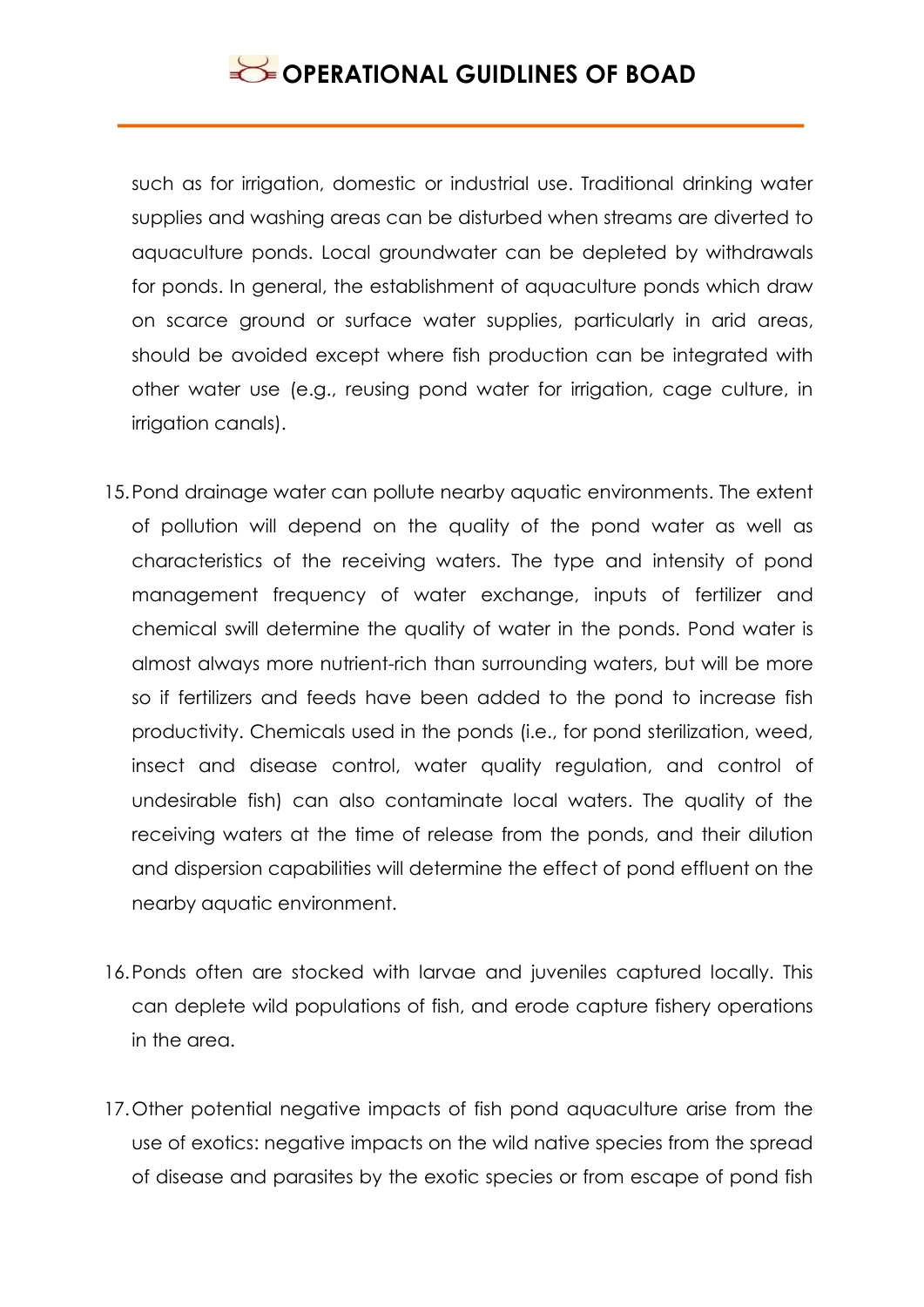to the wild. Selective breeding also has a potential long-term impact by reducing genetic diversity within fish populations.

- 18.Lastly, ponds can increase the incidence of human disease in an area by providing habitats for water- borne or water-related disease vectors such as snails (schistosomiasis) and mosquitos (malaria, dengue and other arboviruses).
- 19.Although fish farming operations that involve raising fish in nets or cages have few potential negative impacts, they can cause problems if practiced too intensively. The concentration of pens may increase to such an extent that navigation is hampered, water circulation restricted, and water quality decreased. Similarly, rafts or pilings installed for the cultivation of nonmotile animals can cause navigational hazards.
- 20. The external impacts on aquaculture are similar to those affecting capture fisheries. These include agricultural, industrial, municipal or transportation activities that decrease water quantity, degrade water quality, and increase sediment loads in supply waters. Drainage from irrigated fields or runoff from other agricultural areas containing fertilizers and pesticides will also affect fish pond water quality.

#### **Processing and Transport**

21. The indirect impacts of fishery projects result from the processing and transport of fish and shellfish. The effluent from fish processing plants is high in organic matter (offal and blood), oil and grease, bacteria, nitrogen and suspended solids. Discharge of the effluent into waters that cannot adequately dilute and disperse the waste can result in anaerobic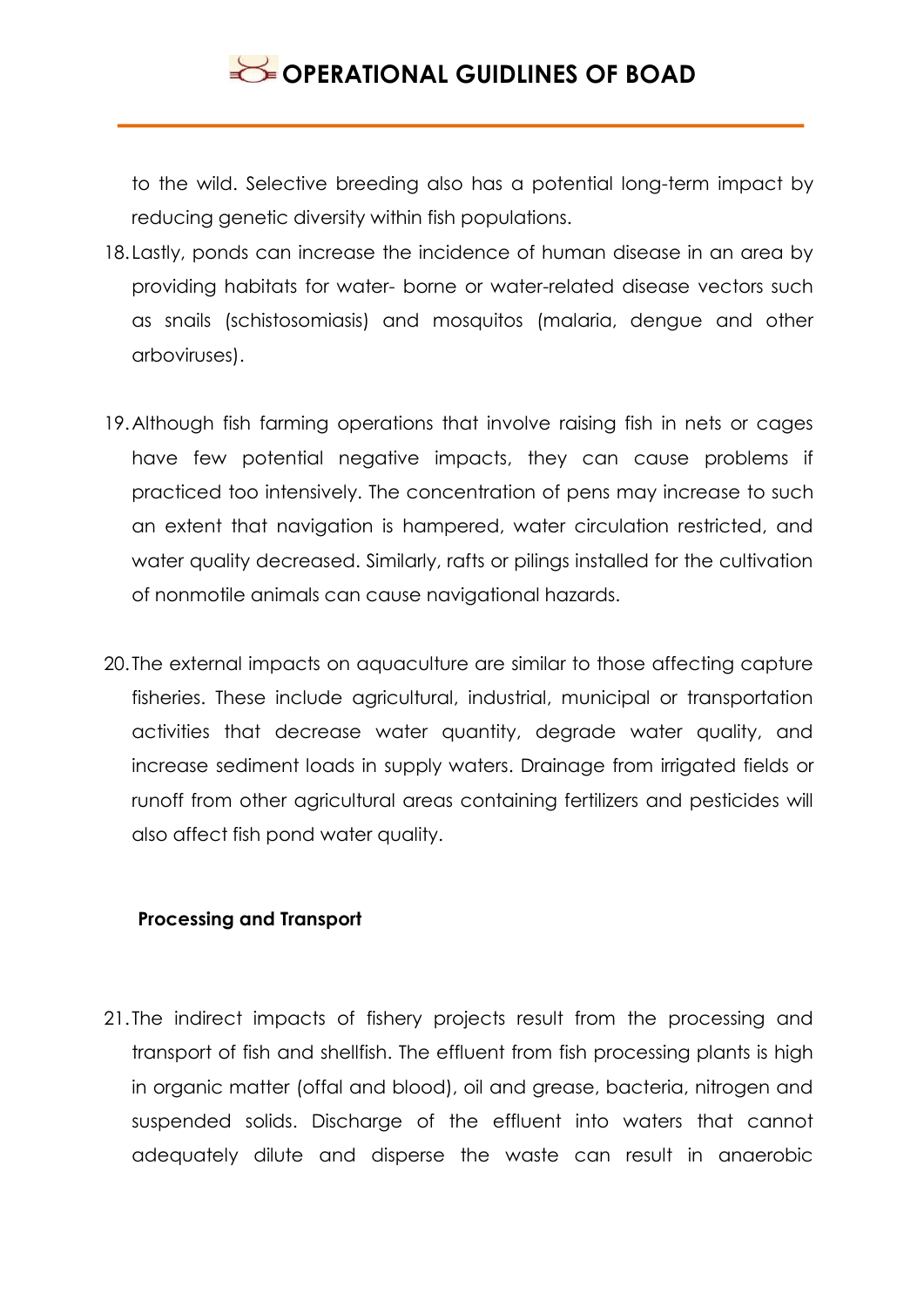conditions and fish kills; increased turbidity which affects corals, seagrasses and other organisms settling out of solids which smother bottom dwelling organisms; oil and grease that cause ecological and aesthetic problems; and contamination of fish and shellfish.

- 22.Fish processing, which often requires large volumes of water, can compete with other demands on the water supply.
- 23. The processing and transport of fish in a large fisheries project may require substantial infrastructure development, including roads, port and harbor facilities, and power and water supplies (for icing and refrigeration. etc.). Such developments have their own attendant impacts and are discussed in more detail in the following documents: "Rural Roads"; "Electric Power Transmission Systems"; "Roads and Highways" and "Port and Harbor Facilities."

### **Special Issues**

#### **Socioeconomic Issues**

24. The development of all fisheries must be concerned as much with proper management of the fish resource as with improving the welfare of, or avoiding negative socioeconomic impacts on, fishermen, fish farmers, people involved in marketing and seafood consumers. While fisheries development can have beneficial effects on human nutrition in an area, the growth of commercial fisheries which export fish to external markets may reduce the quality or quantity of fish available for local consumption by competing with local fishermen and destroying or degrading aquatic habitats. Traditional lifestyles, patterns of resource use and subsistence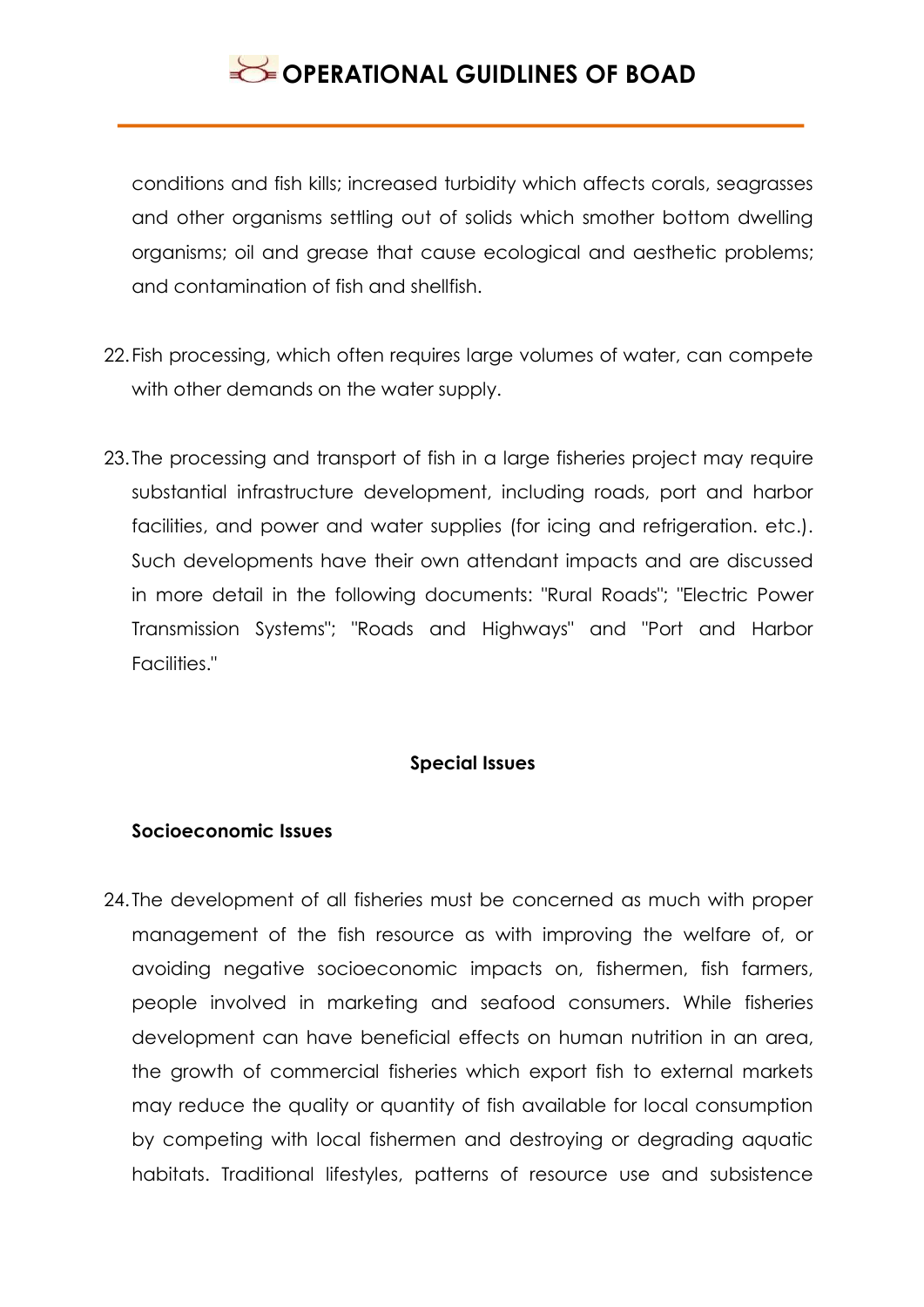economies may be disrupted or subverted by the introduction of cash economies in rural development fisheries schemes. Finally, human health risks are posed by contaminated or spoiled seafood, or as can be the case with fish ponds, by creating a habitat for vectors of water-borne or waterrelated diseases.

25.Integrating both technical aspects and socioeconomic needs of fishing communities requires that the community actively participates in planning and execution of development activities. This improves the possibility that the fishery resource will be properly managed. It will also help assure that fishery resources are shared equitably between large and small-scale producers. Attention should be paid to ensuring that benefits accrue fairly to different social groups and that middlemen do not erode fishermen's earnings. Also, to the extent possible, local labor should be given preference over imported labor.

#### **Pond Fish Farming**

- 26.Although in theory a promising enterprise, pond fish farming has had a high rate of failure. The most common causes of failure are poor siting and improper pond management. Poor siting can lead to problems with soil, water supply, drainage, and conflicting land use practices. The most important issue in management is flushing or exchange of pond water which must be done frequently enough to prevent the deterioration of water quality in the pond.
- 27. These factors are especially important for ponds located on coastal wetlands, whose previously waterlogged soils (if rich in pyrite and organic matter) can form acidic conditions when exposed to air or highly oxygenated water. Production decreases when the pond water becomes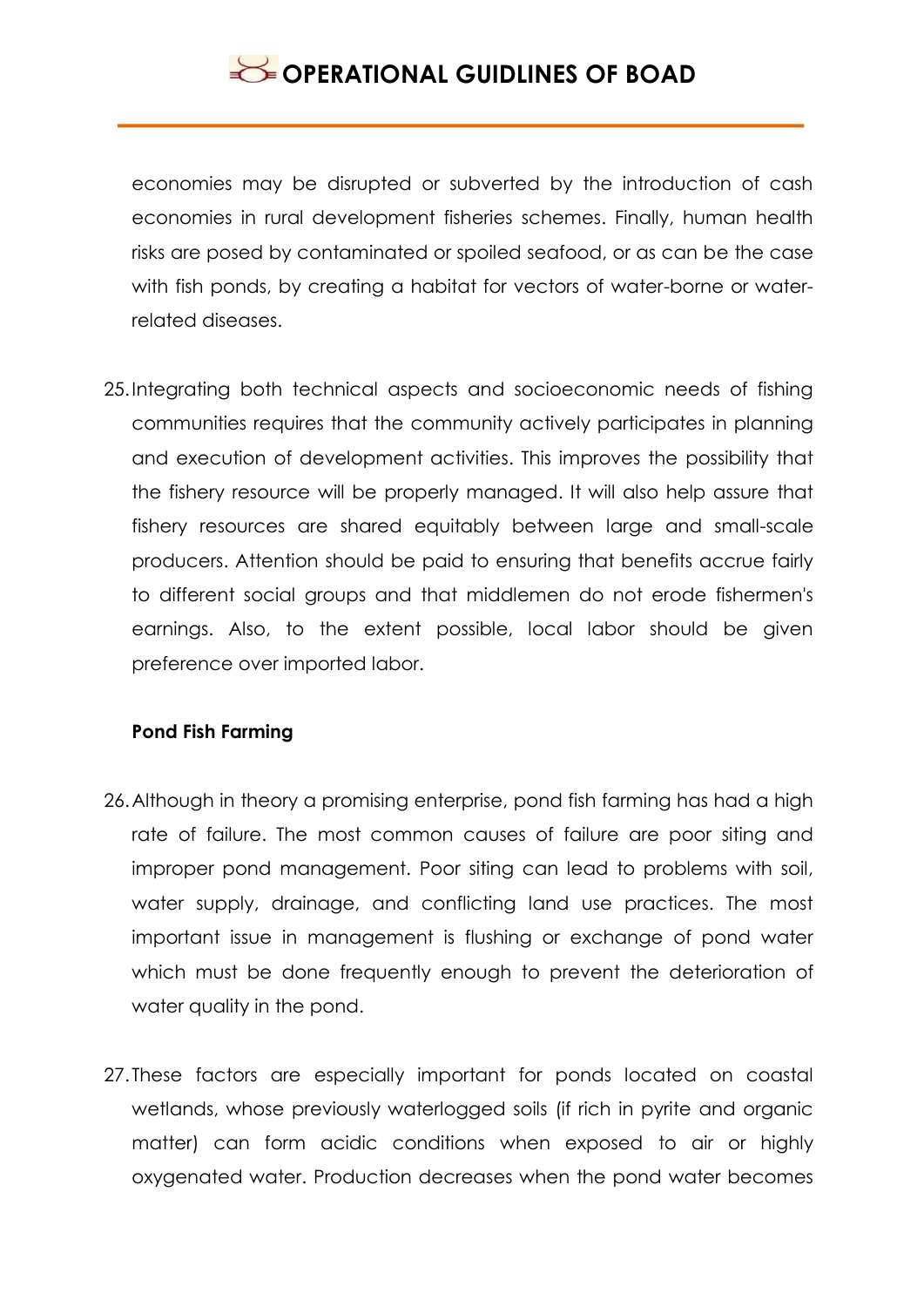acidic or its quality deteriorates in other ways. In extensive areas of coastal wetlands (e.g., mangroves, tidal marshes) where the impression is that land is "unused" and therefore available, more land may be cleared for ponds when the existing ones become unproductive. The cycle begins again in a syndrome called "shifting aquaculture". Such pond operations not only are uneconomical, but economically unjustifiable, for the productivity of the ponds often proves to be lower than that of the natural ecosystem which has been lost.

28.Institutional factors also affect the success rate of pond fish farming projects. The private sector has been proven to be more successful than governments in this area. Where fish farming is judged to be economically feasible, efforts should be made to encourage private enterprises to invest.

#### **Introduction of Exotics**

29. The introduction of exotic species for fish farming or capture fisheries is a controversial practice. Not only have introductions or transplantations been less successful than anticipated, but they may have a net negative effect. Introducing exotics into new environments almost always poses the risk of competition with and predation on the indigenous species. Although exotics are introduced to increase fisheries productivity, they may be responsible for a net loss in fishery production by reducing populations of native species. In addition, exotics have the potential for introducing diseases and parasites into the local aquatic environment. In general, the introduction of exotics should not be advocated for capture fisheries, and should be done only with extreme care and only after precautions are in place in fish farming operations.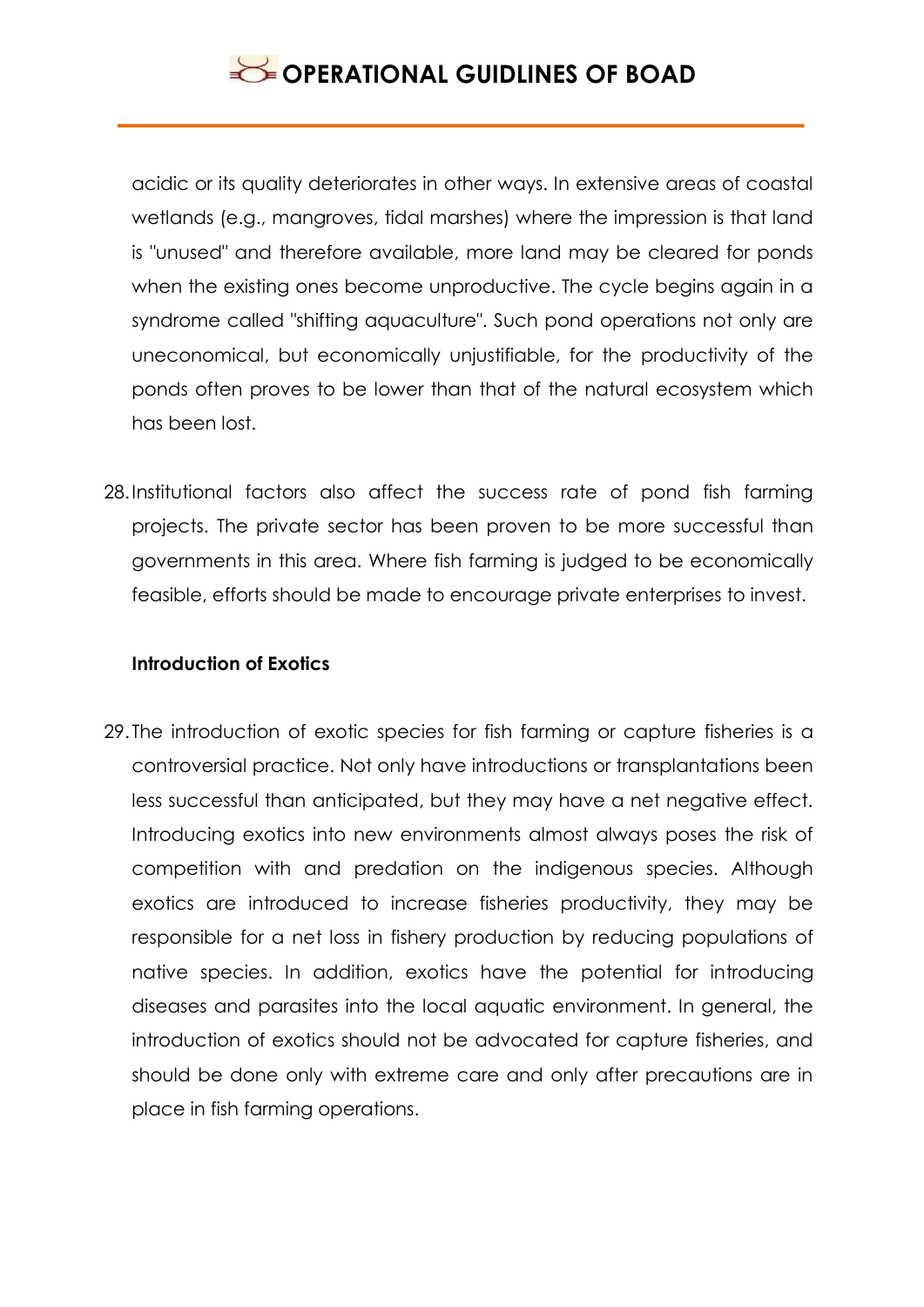#### **Project Alternatives**

30. The main alternative to launching a new fisheries project is to improve the efficiency of existing fishery operations. In some places post-harvest losses due to spoilage are very high, particularly in traditional/artisanal and smallscale fisheries located in remote rural areas without infrastructure facilities for handling, processing, storage and marketing of the catch. In addition to reducing post-harvest losses, measures can be taken to salvage fish now discarded and intensify use of all fish by developing new products and expanding markets.

An alternative to pond aquaculture in coastal wetlands is to develop ways of utilizing the natural productivity of the intact ecosystems (e.g., mangroves, salt grass marshes) instead of converting them to pond production.32. Within a given project there are a number of options for its design and implementation which can reduce ecological, social and economic problems. They are as follows:

### (a) Culture Fisheries

. Procedures and techniques: native vs. exotic species; stocking from wild or hatchery organisms; extent of use of fertilizers, feeds and chemicals; harvest methods such as seining and pond draining; marketing methods; selling fresh vs. preserving; preservation methods such as icing, freezing, drying, salting, and smoking.

(b) Capture Fisheries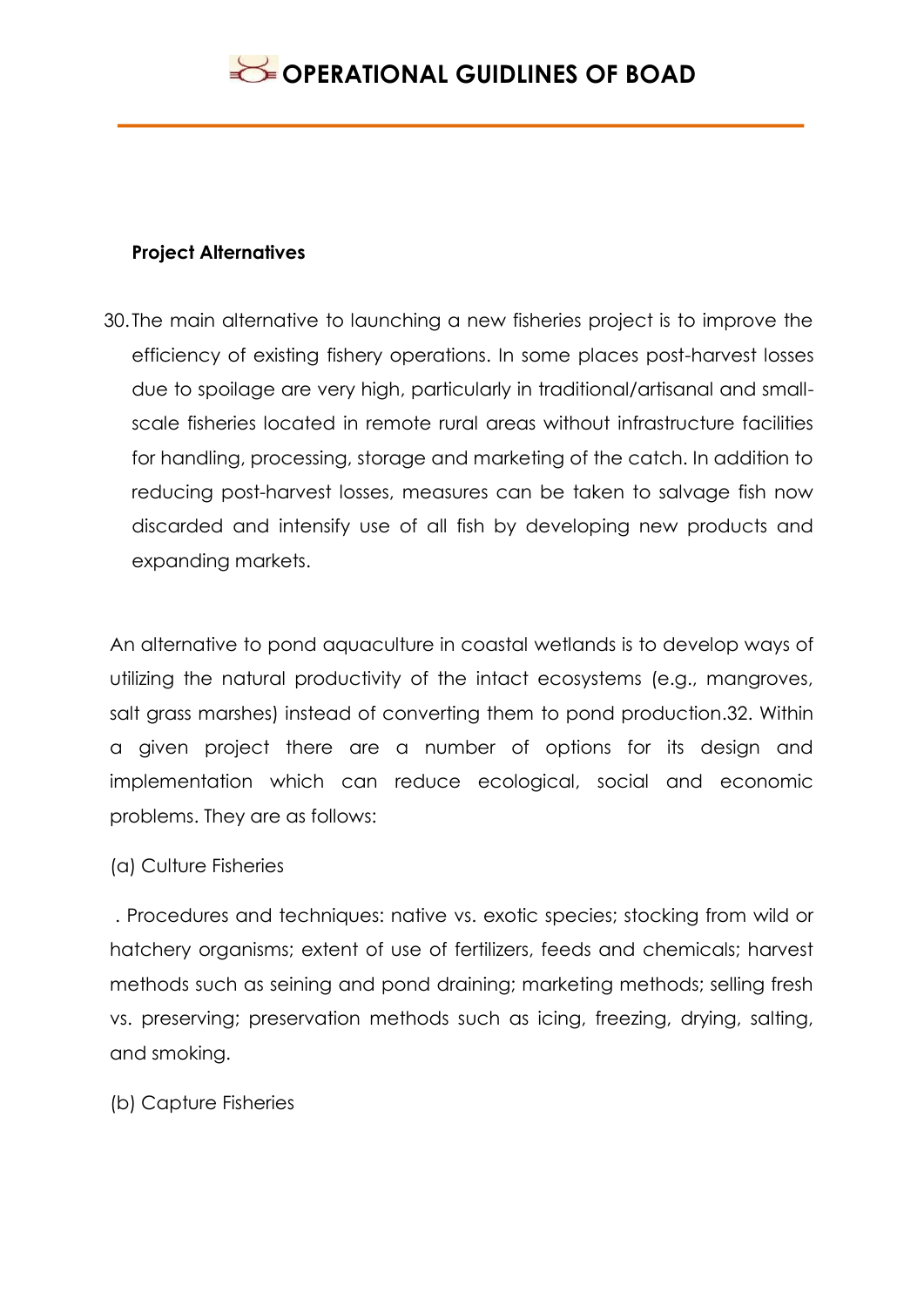. Procedures and techniques: number and size of boats; fishing methods and equipment used; catch goals; fishing areas; marketing methods; preservation practices.

Management and Training

33. Costal countries have fisheries policies and development plans, but achievement of successful fisheries development is difficult. This is due to the following factors:

. it is difficult to predict the size of various fish stocks targeted by capture fisheries due to natural fluxes in population size;

. sound management of the resource requires reliable statistics on fishery stocks and catches over time, involves expensive scientific programs, and requires effective enforcement of plans and regulations;

. there are many conflicting demands on freshwater and coastal aquatic environments which must be balanced by governments;

. land and resource practices outside of the jurisdiction of government fisheries agencies have profound effects on the fishery resources;

. coordination between governments and local communities is often weak, and where national government policies conflict with local views, needs and customs, the policies are difficult, if not impossible, to enforce;

. collaboration between governments in the management of stocks which cross national boundaries is difficult; and

. national governments are unprepared to take over the authority and complex responsibilities outlined by the Law of the Sea legislation, and other laws protecting individual species.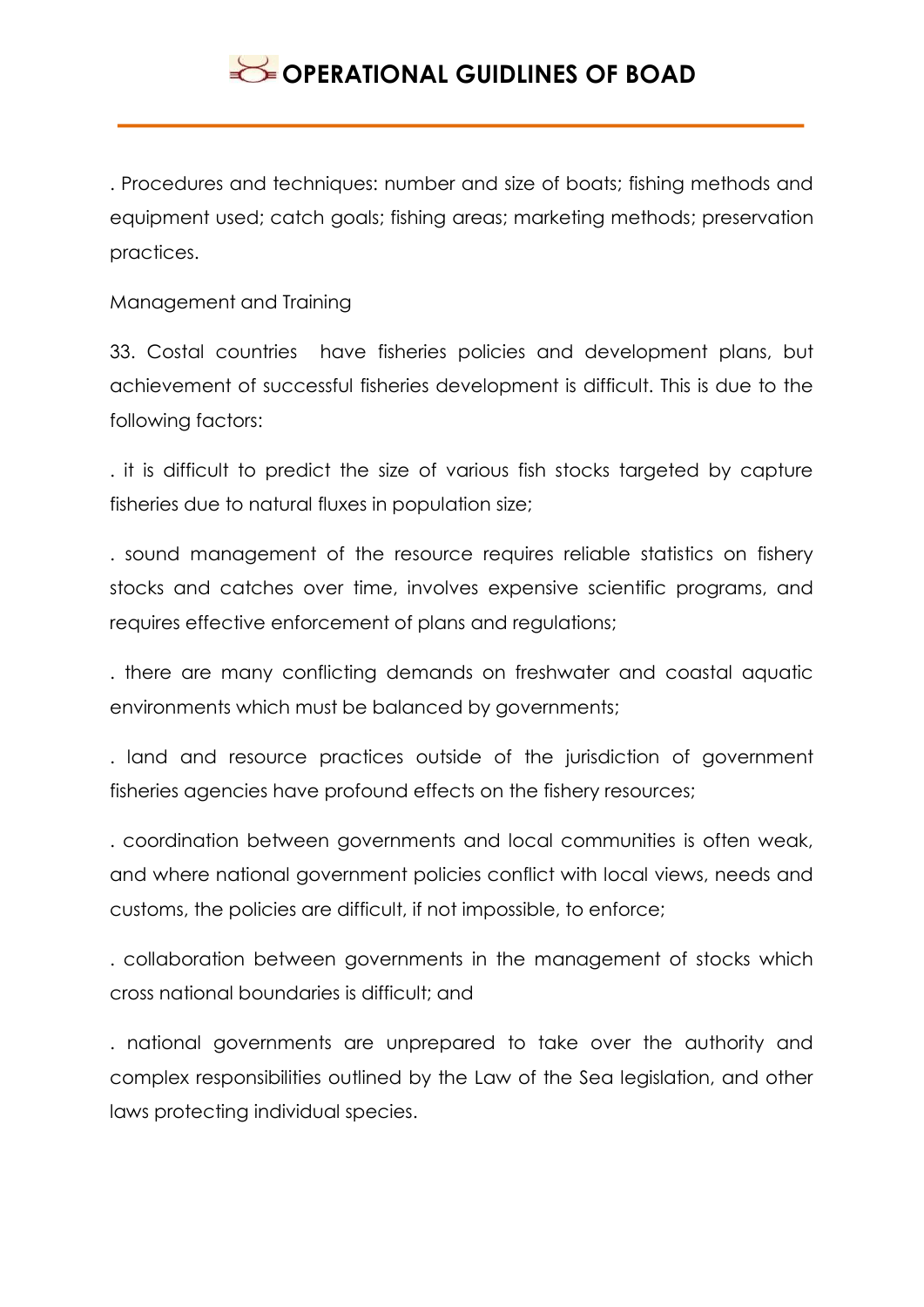34. Multidisciplinary approaches essential for planning the optimal use of inland water, coastal or near-shore habitats, choice of technology, prevention of pollution, and reduction of conflicts with other sectors such as agriculture and industry, will require integrated planning. Coordination with other line agencies, local water pollution control agencies, appropriate agencies responsible for conservation of critical coastal ecosystems and riverside communities is essential. Intersectoral approaches should be explored at the earliest possible stage in project preparation to identify potential issues and conflicts so that mitigation strategies can be proposed. It may be impossible to satisfy the interests of all parties involved under a national fisheries law or government venture agreements. Negotiations must be conducted on a continuing basis. It is essential that an institutional environment be fostered in which competing interest groups may reach mutually acceptable and enforceable compromises.

35. Knowledge of existing law and socioeconomic norms which regulate individual and community property and use rights to fishing grounds within a project area are fundamental to project design. National fisheries laws and joint venture agreements for fisheries should contain provisions that would help achieve resource management objectives and protect the environment. Any or all of the following detailed provisions would best be determined at the time of project design: number and size of boats, authorized fishing areas, catch quotas, fishing methods, and catch limits. In some instances, new regulations may be needed to protect habitats or community rights of access to certain fishing grounds.

36. Appropriate project design for fisheries that factors sound management and development of the resource require a range of skills in biology, ecology, economics, law, and engineering. Many of these skills are lacking in developing countries, requiring sufficient institutional support, both at the local fishermen level and within the government agency responsible for the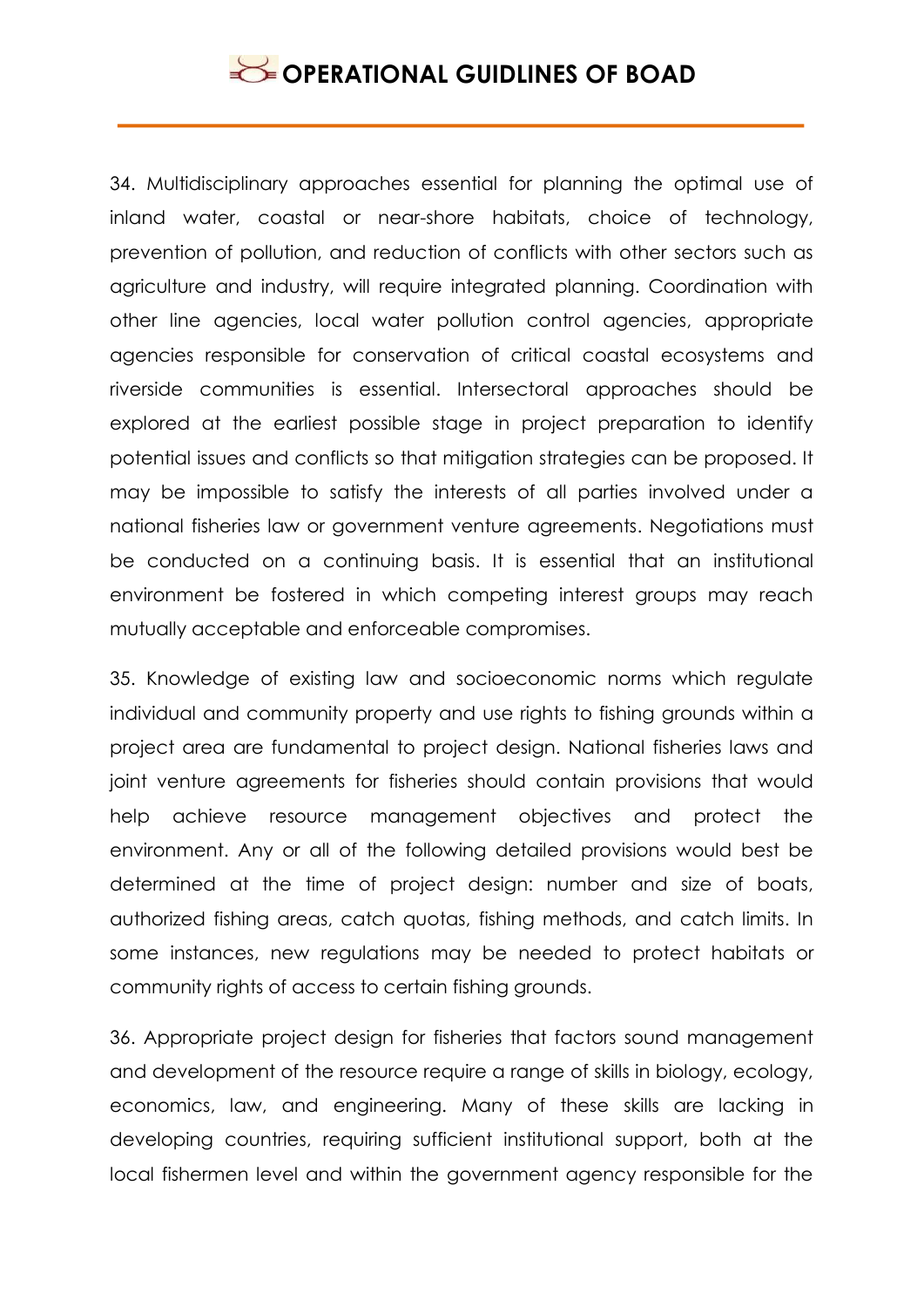sector. Provision of skills through technical advisory services, technical and managerial training to develop capacities at all levels, and pilot or research components to determine appropriate management of the stocks or pond culture in question may be required.

### **Monitoring**

37. Factors to be monitored include:

(c) For Capture Fisheries

. water quality (including pollution and oil spills)

. fish stocks (population size and structure)

. fish landings (quatity, species)

. conformance by fishermen to regulations on equipment use, fishing areas, catch, fishing seasons

. presence of any discarded materials causing "ghostfishing"

. effects of land use or water management on water quality and fishery resources

. condition of non-fish species, especially indicator species (those most susceptible to changes in water quality)

. contamination of fish or shellfish or presence of conditions which could lead to contamination (e.g., red tide, oil spills)

. condition of wetlands (mangroves, sea grass beds, coral reefs)

(d) Culture Fisheries

. water quality in fish ponds or fishing waters containing traps, nets

. water quality of fish pond effluent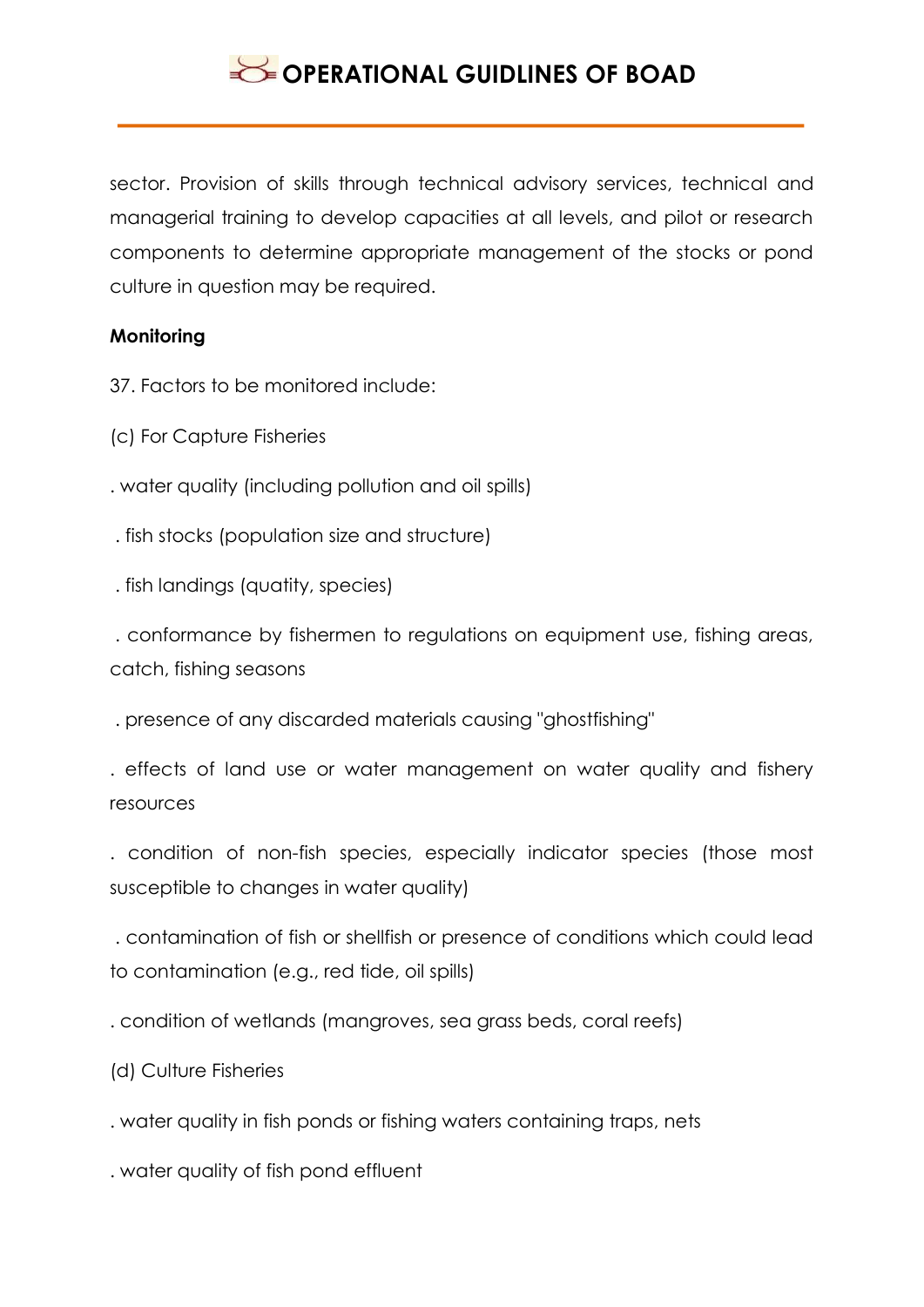. water quality and quantity of fish pond receiving waters

. hydrologic effects of fish ponds

. effect of aquaculture on local capture fisheries (population size and structure, health condition)

. presence of fish diseases or parasites

. contamination of fish or shellfish

. increase in water-borne or water-related disease vectors or human disease attributable to fish pond establishment

(e) Processing

. water quality of influent to and effluent from fish processing plants

. changes in commercial and non- commercial (especially indicator) species down-stream of processing plants

| Potential negative impacts                 | Mitigation Measures                                 |
|--------------------------------------------|-----------------------------------------------------|
| Direct impacts: capture fisheries          |                                                     |
| Over exploitation of fish stocks and long- | Fisheries management for optimal sustainable        |
| term degradation of fishing.               | yield:                                              |
|                                            | develop management plans for fishery                |
|                                            | resources before exploitation and periodically      |
|                                            | revise                                              |
|                                            | • restrict catches (minimum size limit, catch       |
|                                            | quotas, seasonal closures);                         |
|                                            | • apply restrictions (prohibiting trawling, specify |
|                                            | the mesh size of nets);                             |
|                                            | • closing areas to fishing (permanent reserves,     |
|                                            | periodic closures);                                 |
|                                            | • restrict access (permits, exclusive access);      |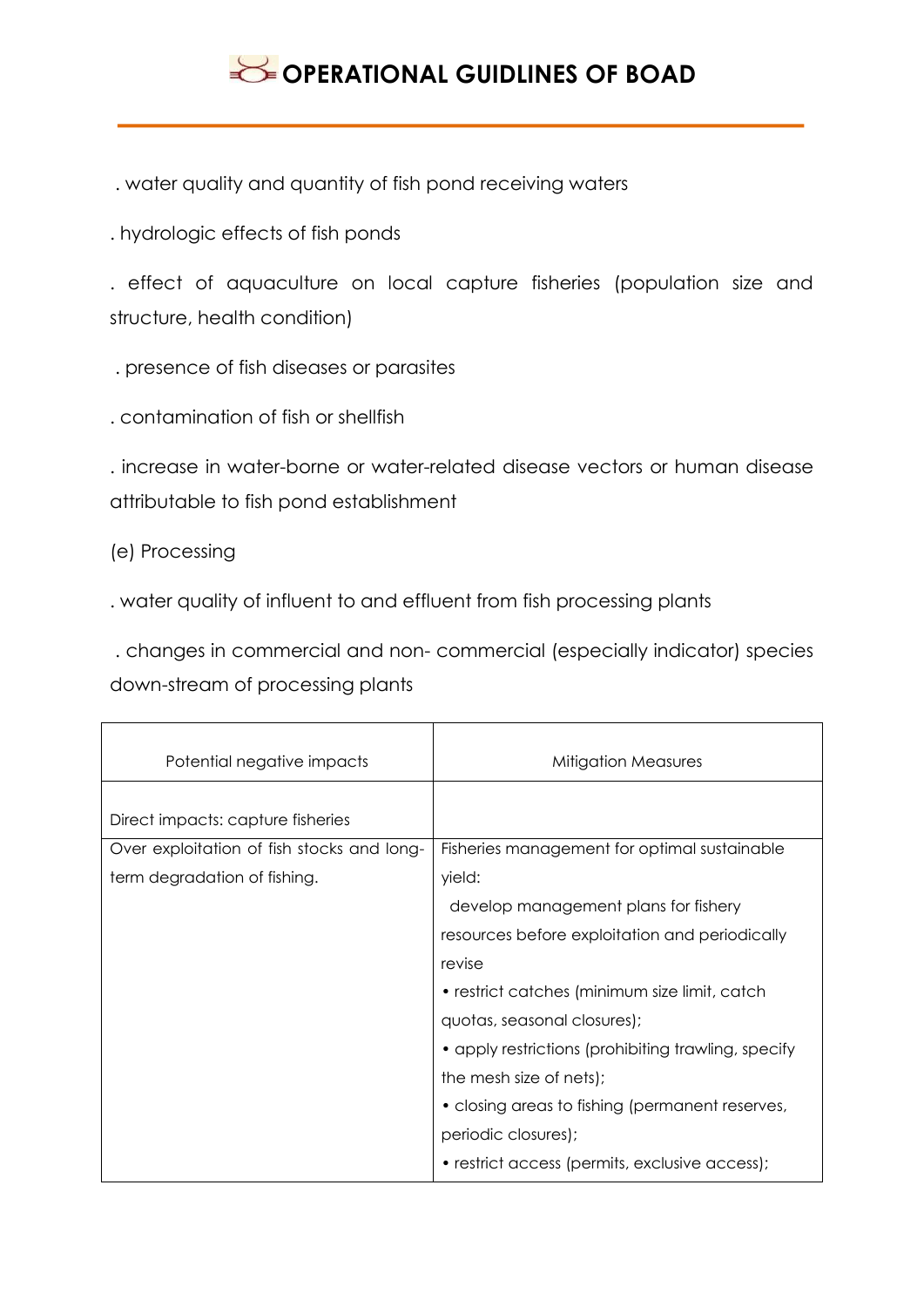|                                               | • prohibit certain practices (such as the use of   |
|-----------------------------------------------|----------------------------------------------------|
|                                               | explosives and nets);                              |
|                                               | • take into account traditional fishing practices, |
|                                               | improve and incorporate as much as possible in     |
|                                               | the modern methods of fisheries management.        |
|                                               | • Create protected areas in the aquatic            |
|                                               | environment                                        |
| Damage to non-target species and              |                                                    |
| damage to biotopes caused by                  | • Use proper fishing methods, restrict or prohibit |
| equipments and practices unsuitable for       | the use of equipment and destructive practices     |
| fisheries.                                    | of wildlife and biotope.                           |
|                                               | • Test and experiment small-scale new              |
|                                               | technologies prior to introduction.                |
|                                               | • Expand the range of products based on fish       |
|                                               | and develop the markets.                           |
|                                               | • Protecting vulnerable or endangered species      |
| Pollution caused by oil leaks and oil spills  | • Develop public education programs that           |
| and bilge water.                              | explain how to handle oils and hydrocarbons        |
|                                               | and remove the bilge water.                        |
|                                               | • Construct storage and handling facilities and    |
|                                               | implement bilge and waste disposal services        |
|                                               |                                                    |
| Damage caused by divers and anchors           | • Develop educational programs to inform           |
|                                               | fishermen of the extent of the damage and          |
|                                               | measures and solutions to avoid them.              |
|                                               | • Install mooring buoys.                           |
|                                               | • Identify places anchor.                          |
|                                               |                                                    |
| navigational<br>"Fishing<br>invisible"<br>and | Provide for fishermen public education programs    |
| hazards resulting from the abandonment        | warning them of the dangers posed by the           |
| and loss of fishing nets and traps.           | abandonment of equipment.                          |
|                                               | Ban such practices and enforce regulations         |
| Use of explosives and poisons.                | $\bullet$                                          |
| Introduction of alien species threatening     | Prohibit the introduction of exotic species        |
| native stocks.                                |                                                    |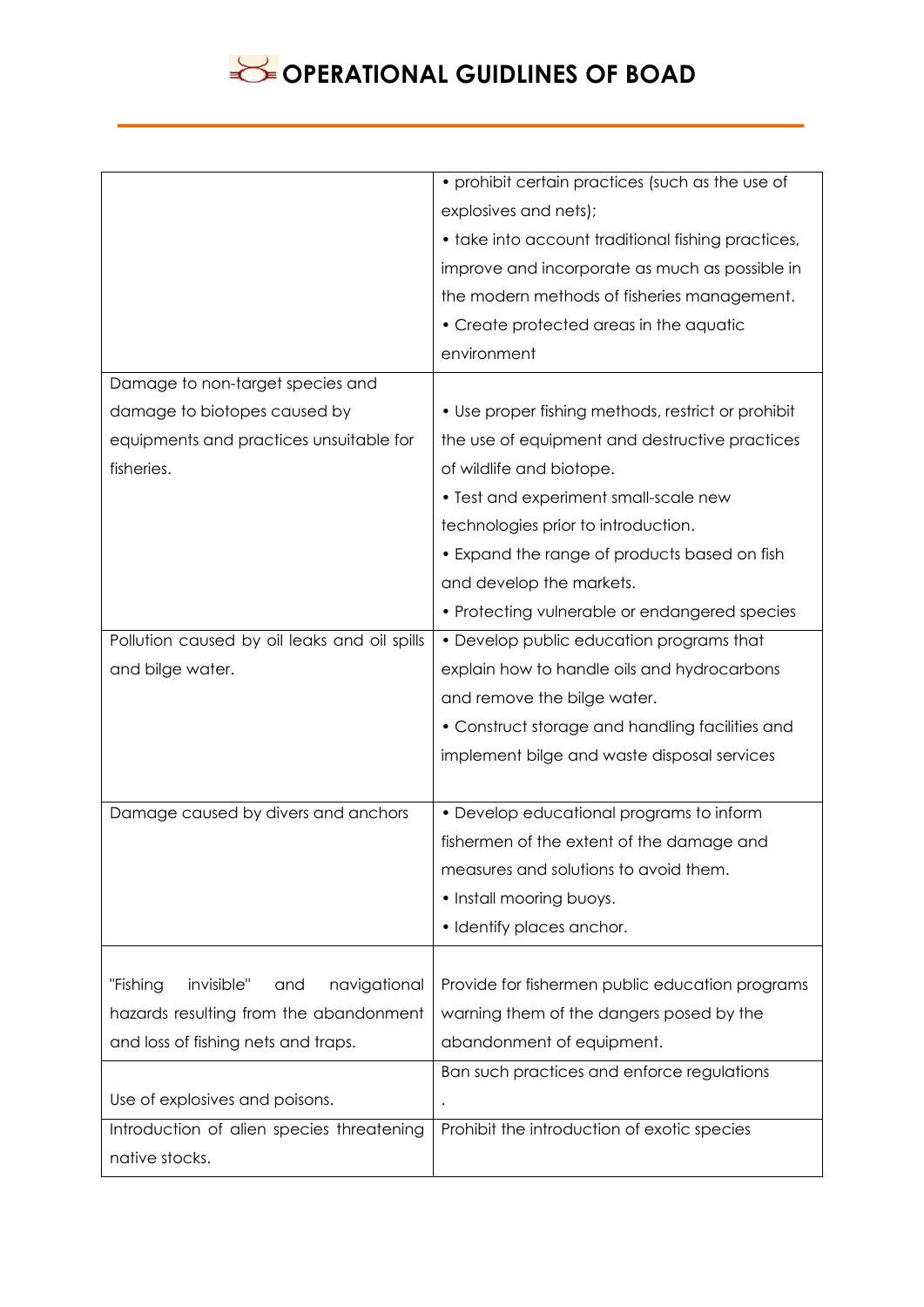| Direct impacts: culture fisheries         |                                                      |
|-------------------------------------------|------------------------------------------------------|
| or development of coastal<br>Clearing     | • Prohibit the installation of fish ponds in areas   |
| wetlands for the construction of fish     | where the ecological environment is of particular    |
| ponds.                                    | importance.                                          |
|                                           | Limit<br>the<br>Оf<br>development.<br>areas          |
|                                           | • Strengthen the management of new ponds             |
|                                           | and existing ones to discourage the low              |
|                                           | investment "traveling aquaculture» and extensive     |
|                                           | aquaculture occupying large areas.                   |
| Erosion and siltation problems during the | • Restrict clearing around the locations of fish     |
| construction phase                        | ponds.                                               |
|                                           |                                                      |
|                                           | Build the ponds during the dry season.               |
|                                           | • Consolidate exposed soils with herbaceous          |
|                                           | plants or other vegetation                           |
| Competing demand for water resources      | • Assess the traditional use and demand of water     |
| and land allocated to breeding ponds      | resources and soil in agricultural, industrial and   |
|                                           | municipal<br>sectors.                                |
|                                           | • Plan, manage and conduct negotiations in           |
|                                           | order to reach an acceptable distribution of         |
|                                           | resources.                                           |
|                                           | • Locate the breeding ponds so as not to             |
|                                           | interfere with traditional uses of water for washing |
|                                           | for<br>human<br>consumption<br><b>or</b>             |
|                                           | Coordinate aquaculture ponds with other              |
|                                           | activities to share water consumption (recycle       |
|                                           | water basin irrigation water, for example).          |
|                                           |                                                      |
| Productivity losses or formation of toxic | Adequately transfer basin water, and regularly       |
| elements in the basins due to a rise in   | drain<br>ponds                                       |
| temperature, low oxygen content and       |                                                      |
| residue<br>buildup.                       | Locate ponds in areas that are not sensitive to      |
|                                           | (avoid saturated water whose<br>acidification        |
| Acidification of pond waters due to the   | content of pyrite and organic matter in soil is      |
| formation<br>sulfide.<br>Οf<br>hydrogen   | high).                                               |
|                                           |                                                      |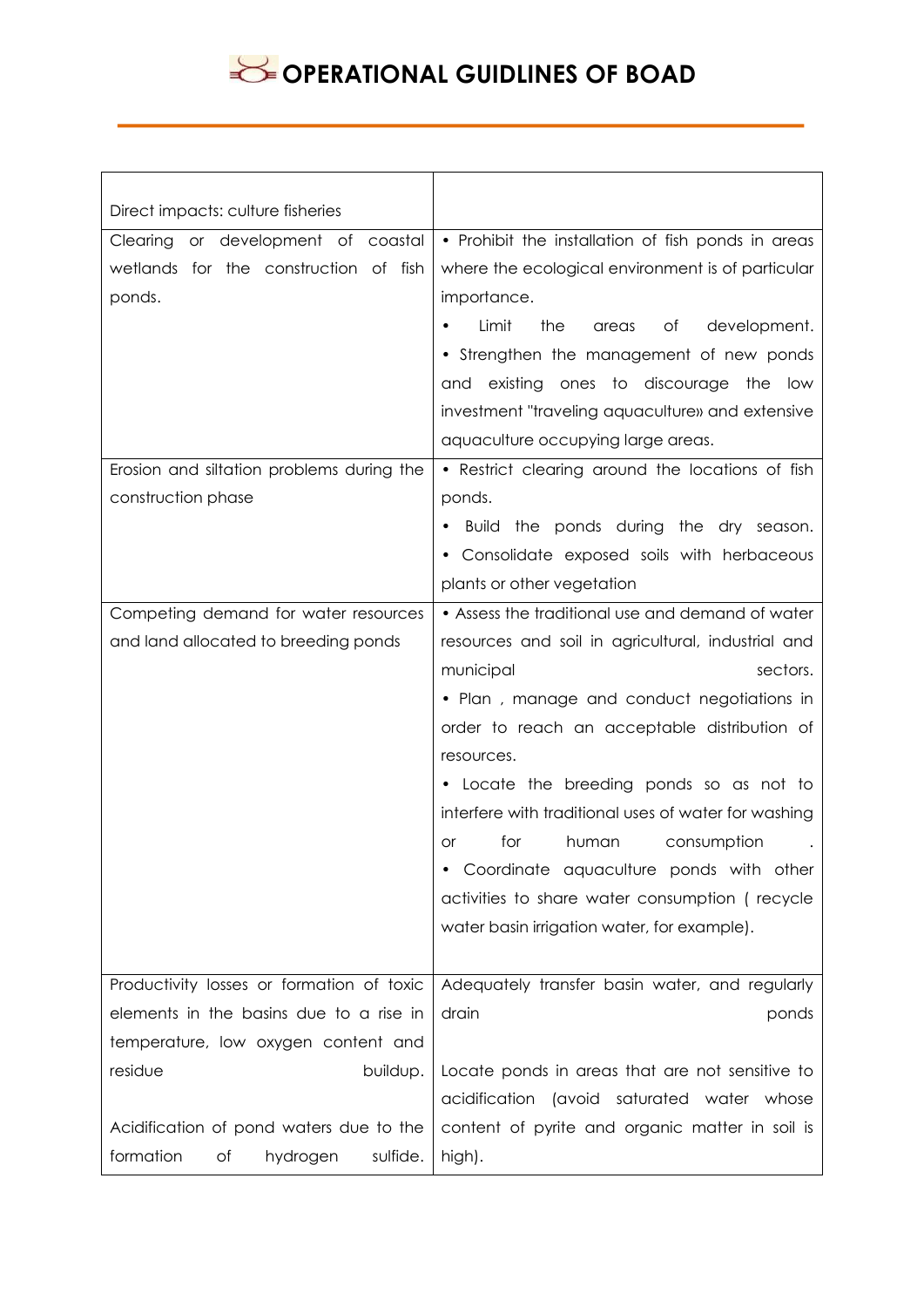|                                                              | Appropriately renew and dump pond waters.                         |
|--------------------------------------------------------------|-------------------------------------------------------------------|
| Declin in local stocks of larvae and fry                     |                                                                   |
|                                                              | Produce larvae and fry in tanks.                                  |
| Water pollution from effluents (rich in                      | effluent<br>Release<br>the<br>into<br>the<br>aquatic<br>$\bullet$ |
| containing<br>nutrients<br>and<br>variable<br>$\hbox{\tt C}$ | environment may provide sufficient dilution and                   |
| number of chemicals, depending on the                        | dispersion.                                                       |
| intensity of production ponds).                              | Dilute<br>effluent<br>the<br>prior<br>to<br>discharge.            |
|                                                              | Select the time of high tide to discharge                         |
|                                                              | effluents.                                                        |
|                                                              | Reduce the retention time of water in the                         |
|                                                              | pond: more frequent transfer and winnowing.                       |
|                                                              | • Treating wastewater before discharge.                           |
| Introduction of exotic species likely to                     |                                                                   |
| harm native species, as competition,                         | • To prevent the introduction of exotic species,                  |
| predation and spread of diseases and                         | unless the knowledge of biology and evolution of                  |
| parasites.                                                   | species suggest low risk and that the necessary                   |
| Spread of diseases among stocks living in                    | precautions are taken to prevent fish from                        |
| ponds and wild stocks when their                             | escaping.                                                         |
|                                                              |                                                                   |
| populations become too numerous.                             | • Perform regular monitoring of risk of disease                   |
| Concentration of compound, pilings and                       | and parasites, and if diseases or parasites are                   |
| frame in natural waters (out of the                          | present or spread, destroy infected populations.                  |
| watershed) whose magnitude interferes                        | . Consider the use of sterile hybrids.                            |
| with navigation, restricts the flow of                       | . Monitor the incidence of disease.                               |
| water, reduces its quality and harms                         | • Limit the population when it is shown that the                  |
| capture fisheries.                                           | onset of disease is directly related to their density.            |
| Dams that affect the water quality and                       | • Eliminate the individuals responsible for the                   |
| flow of streams and damage to fishing                        | spread of disease.                                                |
| rivers and floodplains.                                      |                                                                   |
|                                                              | Regulate aquaculture in order to limit the                        |
|                                                              | activities to an acceptable intensity.                            |
|                                                              | • Establish fisheries on the impoundment.                         |
|                                                              | • Manage water discharges in order to reduce                      |
|                                                              | the impacts on fisheries (see "Dams and                           |
|                                                              | reservoirs").                                                     |
|                                                              |                                                                   |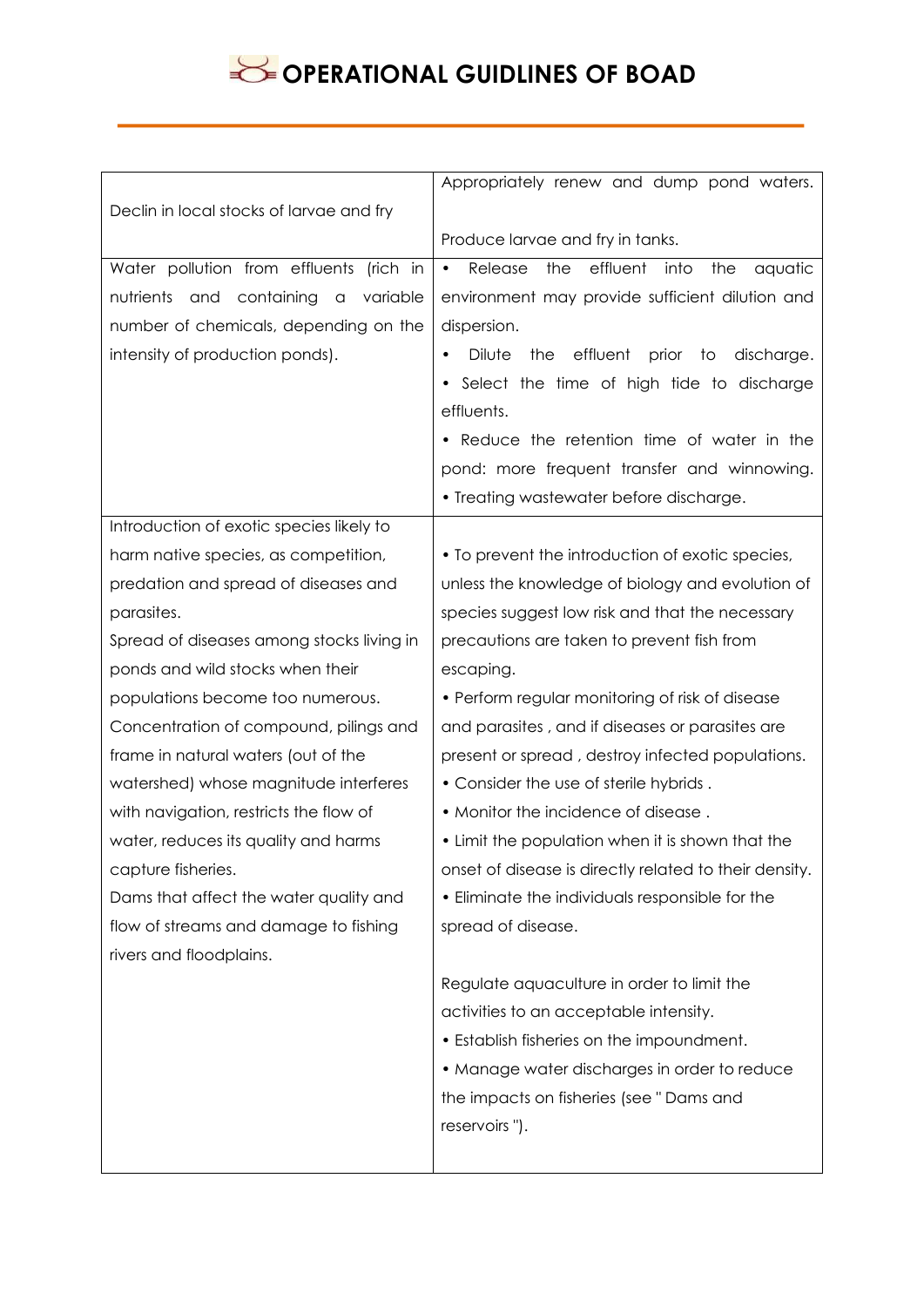| External impacts: capture and culture          |                                                     |
|------------------------------------------------|-----------------------------------------------------|
| fisheries                                      |                                                     |
| Irrigation projects which affect the quality   |                                                     |
| and quantity of water.                         | Establish fishing activities in irrigation networks |
| Land use and agricultural practices in the     | (use, for example, water basin for irrigation, nets |
| watershed affecting the composition of         | and traps in the irrigation canals).                |
| the sediment and water quality.                | • Provide irrigation processes to reduce impacts    |
| Measures against floods that affect the        | on fisheries (see "Irrigation and Drainage").       |
| quality and quantity of water and              | • Establish an integrated development and           |
| threaten aquatic habitats.                     | watershed management plan.                          |
| Pollution from industrial effluents, sewage    | • Ensure close collaboration between fishermen      |
| and agricultural chemicals that                | and government agencies responsible for             |
| endanger the survival of fish and their        | resource management in watersheds to draw           |
| contamination.                                 | their attention to the effects on fisheries.        |
| Air pollution and acid rains which             |                                                     |
| endanger the survival of fish.                 | Refer to the «Flood prevention" section.            |
| Exploitation of coastal areas as dredging,     | See section " collection, treatment, recycling      |
| filling, destruction of mangroves and          | and evacuation of sewage" in Chapter 9, and         |
| infrastructure development.                    | those dealing with the "Location of factories and   |
| Oil pollution caused by coastal and            | development of industrial complex" and"             |
| inland navigation by oil spills from drilling, | Industrial Risk Management" in Chapter 10.          |
| transportation activities and the              | See" Air Pollution" in Chapter 2.                   |
| unloading of tankers.                          | See sections " Coastal areas Management " and       |
|                                                | "Ports and harbors" in Chapter 9.                   |
|                                                | See sections in Chapter 9 dealing with "Inland      |
|                                                | navigation" and "Ports and harbors," and            |
|                                                | sections of Chapter 10 entitled "Exploitation of    |
|                                                | Offshore Oil and Gas", "Exploitation of onshore oil |
|                                                | and gas."                                           |
|                                                |                                                     |
| Development<br>of<br>beach<br>tourism          | Development" in<br>"Tourism<br>See<br>Chapter<br>9. |
| incompatible with fishing activities.          | Comply with regulations relating to tourism         |
|                                                | activities in the country                           |
| Indirect impacts capture and culture           |                                                     |